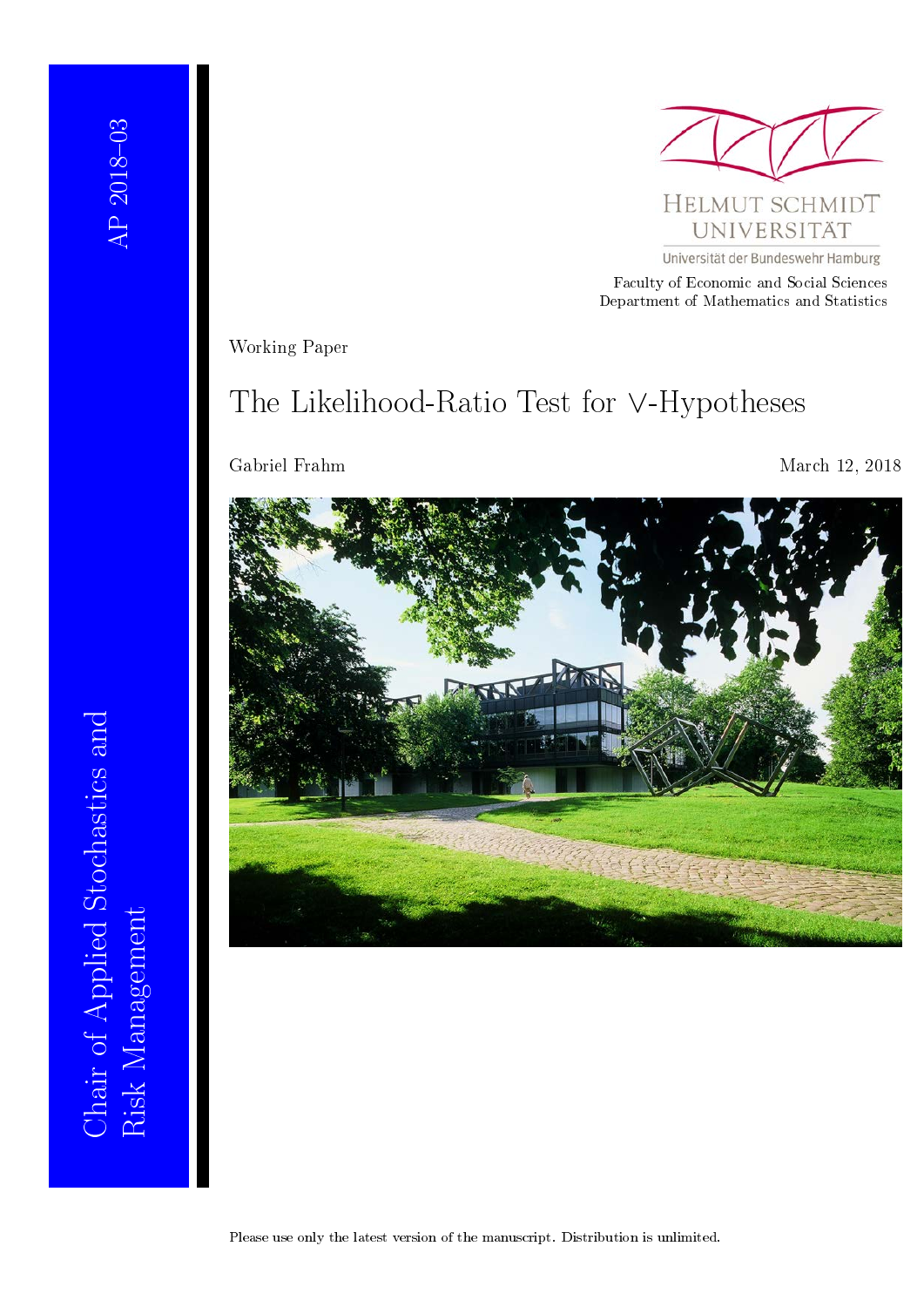# The Likelihood-Ratio Test for ∨-Hypotheses

Gabriel Frahm

Helmut Schmidt University Faculty of Economic and Social Sciences Department of Mathematics and Statistics Chair of Applied Stochastics and Risk Management Holstenhofweg 85, D-22043 Hamburg, Germany

URL: www.hsu-hh.de/stochastik Phone: +49 (0)40 6541-2791 E-mail: frahm@hsu-hh.de

Working Paper Please use only the latest version of the manuscript. Distribution is unlimited.

Supervised by: Prof. Dr. Gabriel Frahm Chair of Applied Stochastics and Risk Management

URL: www.hsu-hh.de/stochastik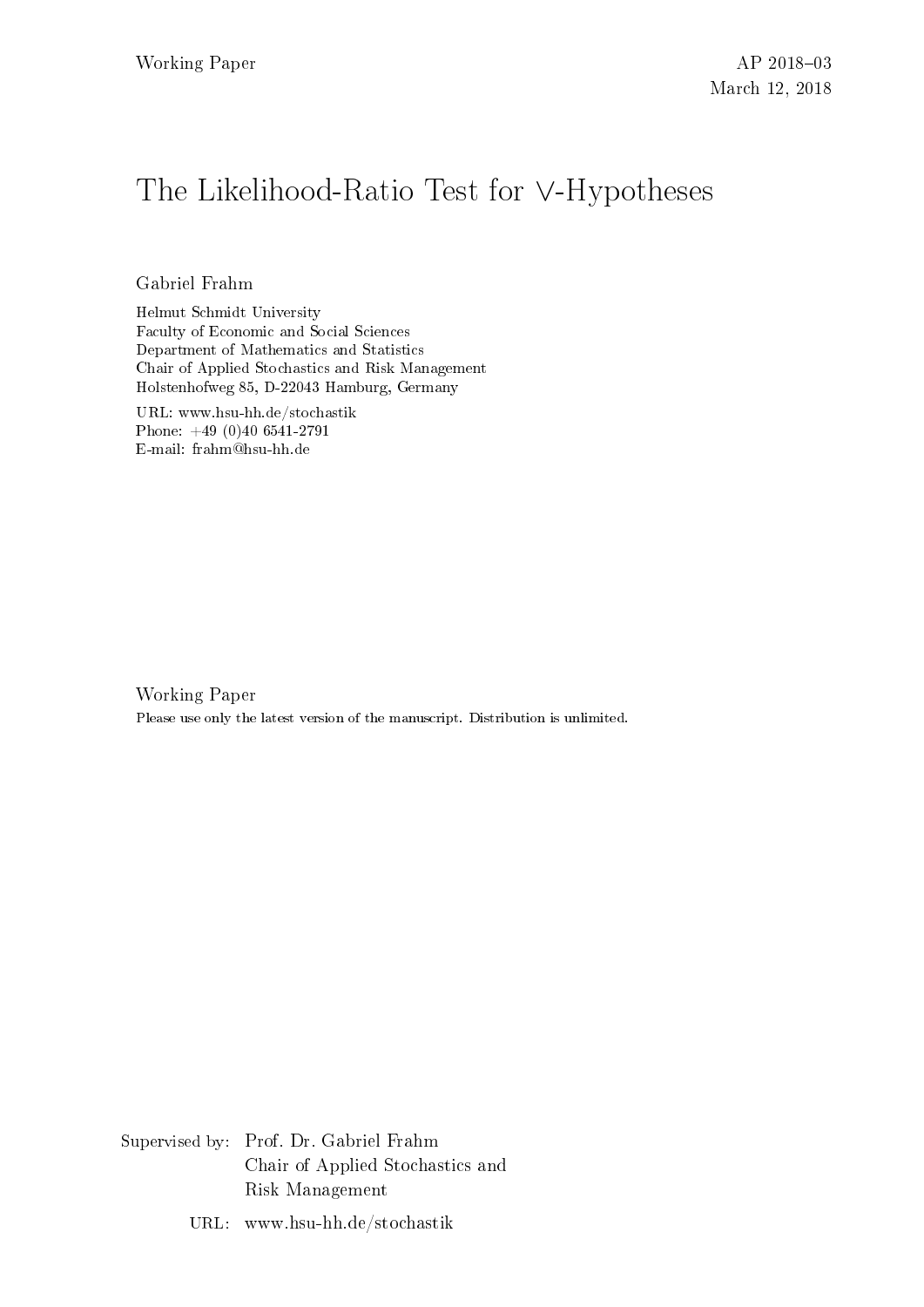## **The Likelihood-Ratio Test for** ∨**-Hypotheses**<sup>∗</sup>

Gabriel Frahm†

Helmut Schmidt University Department of Mathematics and Statistics Chair of Applied Stochastics and Risk Management

March 12, 2018

#### **Abstract**

*The union of a finite number of single null hypotheses is referred to as a* ∨*-hypothesis, which can be rejected if and only if we are able to reject each single null hypothesis. This simple testing procedure is referred to as a* ∨*-hypothesis test. If the* ∨*-hypothesis is homogeneous, i.e., if all single null hypotheses are either one-sided or two-sided, the* ∨*-hypothesis test represents a likelihood-ratio test. It ignores the asymptotic dependence structure of the asymptotically sufficient statistic and even the number of single null hypotheses is irrelevant for calculating the critical threshold of the log-likelihood ratio. By contrast, if the* ∨*-hypothesis is heterogeneous, the* ∨*-hypothesis test is no longer a likelihood-ratio test and it is less conservative than the latter. Nonetheless, the likelihood-ratio test can be modified after which it becomes less conservative than the* ∨*-hypothesis test.*

**Keywords:** Joint hypothesis, likelihood-ratio test, Mahalanobis distance, *t*-statistic. **MSC:** 62F03, 62G10

<sup>∗</sup> I would like to thank Tobias Wickern for many nice and illuminating discussions about the topic.

<sup>†</sup>Phone: +49 40 6541-2791, e-mail: frahm@hsu-hh.de.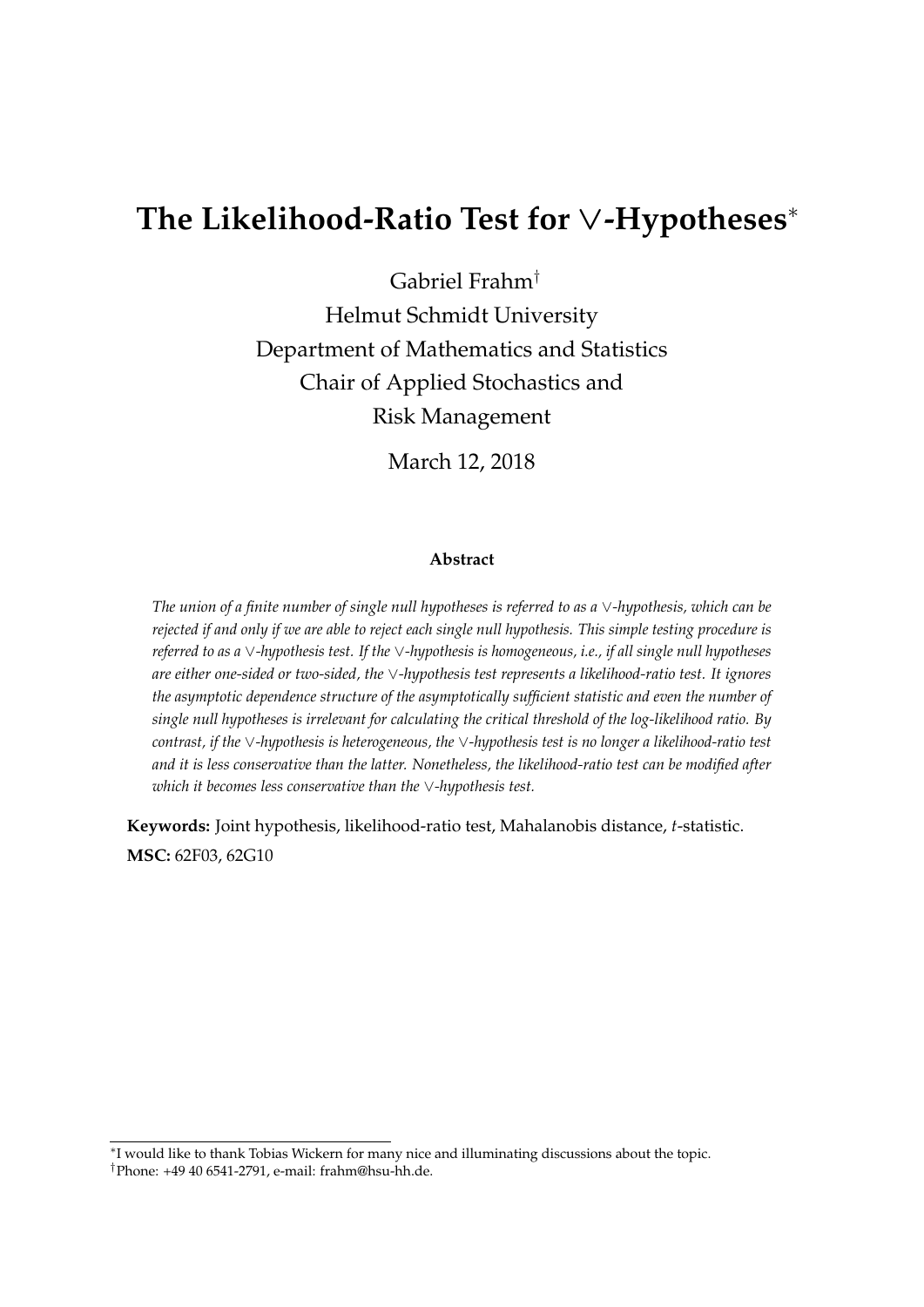#### **1. Motivation**

The principal goal of every hypothesis test is to reject the null hypothesis,  $H_0$ , in favor of the alternative hypothesis  $H_1$ . If  $H_0$  cannot be rejected our empirical evidence in favor of  $H_1$  is not strong enough. By contrast, if  $H_0$  can be rejected the result is significant and we may support  $H_1$ . Let  $\{H_{01},H_{02},\ldots,H_{0m}\}$  be some set of null hypotheses. Throughout this work,  $A\wedge B$  shall be the intersection of two sets  $A$  and  $B$ , whereas  $a \wedge b$  denotes the minimum of two real numbers  $a$ and *b*. The symbol  $\vee$  indicates either the union or the maximum, depending on whether we consider sets or real numbers.

Consider the joint hypotheses

- $H_{0\wedge} := \bigwedge_{i=1}^{m} H_{0i}$  vs.  $H_{1\wedge} := \bigvee_{i=1}^{m} \neg H_{0i}$  and
- $H_{0} \vee \cdots \vee H_{i=1}^m H_{0i}$  vs.  $H_{1} \vee \cdots \wedge H_{i=1}^m \neg H_{0i}$

where ¬ means "not." The null hypothesis *H*0<sup>∧</sup> is referred to as a ∧-hypothesis, whereas *H*0<sup>∨</sup> is said to be a ∨-hypothesis. Hence, *H*<sub>0∧</sub> represents the intersection of a finite number of single null hypotheses, whereas  $H_{0\vee}$  is union of all single null hypotheses.

Assume that we want to test for  $H_{0\wedge}$ , which means that we aim at rejecting the ∧-hypothesis. Further, suppose that we have a single test for each null hypothesis  $H_{0i}$  on a significance level  $\alpha_i$ . Without any further information, we could reject *H*0<sup>∧</sup> whenever *at least* one single hypothesis test leads to a rejection. I call this procedure a ∧-hypothesis test. Let *A<sup>i</sup>* be the event in which  $H_{0i}$  is rejected and note that

$$
\mathbb{P}\left(\bigcup_{i=1}^m A_i\right) \leq \sum_{i=1}^m \mathbb{P}(A_i).
$$

If the null hypothesis  $H_{0\wedge}$  is true it holds that  $\mathbb{P}\big(A_i\big)\leq \alpha_i$  and thus, in order to guarantee that the ∧-hypothesis test works on some significance level  $\alpha$ , we should have that  $\sum_{i=1}^{m} \alpha_i \leq \alpha$ . The most simple choice of significance levels is the Bonferroni correction  $\alpha_i = \alpha/m$  for  $i = 1, 2, \dots, m$ . However, it is well-known that the Bonferroni correction is very conservative and can often be improved by taking the dependence structure of the single test statistics into account. However, in that case the joint hypothesis test is no longer a ∧-hypothesis test.

Now, consider the null hypothesis *H*0<sup>∨</sup> and assume that this is rejected whenever *each* single hypothesis  $H_{0i}$  is rejected. This procedure is referred to as a  $\vee$ -hypothesis test. It holds that

$$
\mathbb{P}\left(\bigcap_{i=1}^m A_i\right) \leq \bigwedge_{i=1}^m \mathbb{P}\left(A_i\right)
$$

and if the null hypothesis  $H_{0\vee}$  is true we have that  $\mathbb{P}(A_i) \leq \alpha_i$  for some single hypothesis test. This means that our joint test for the ∨-hypothesis works on the significance level *α* whenever  $\bigvee_{i=1}^{m} \alpha_i \leq \alpha$ . The least conservative choice of significance levels is  $\alpha_1, \alpha_2, \ldots, \alpha_m = \alpha$ .

At first glance, similar to the Bonferroni test, the ∨-hypothesis test might seem to suffer from a lack of power. In this work, I investigate the question of whether one can improve the test by taking the dependence structure of the single test statistics into account. In a quite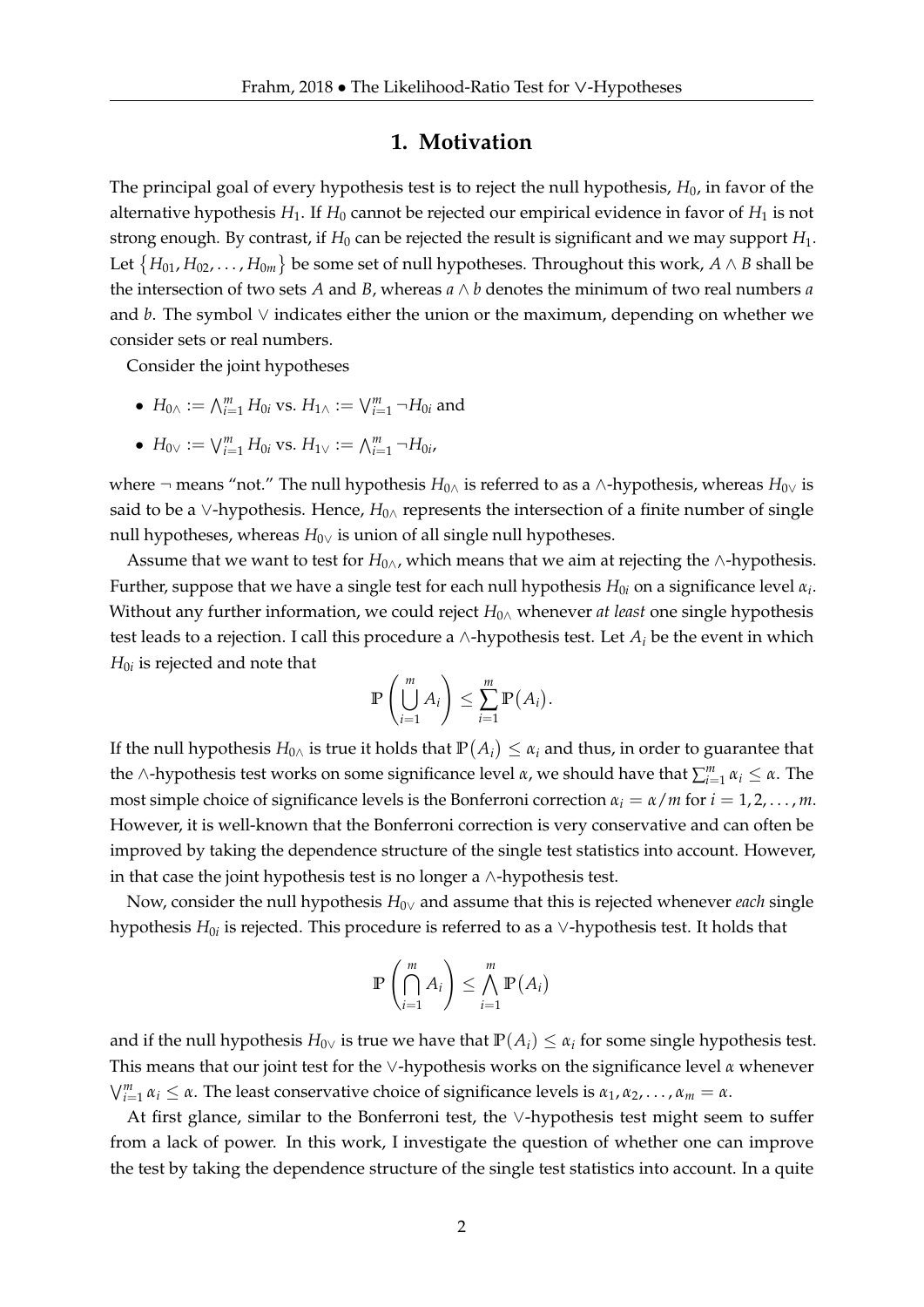general framework, I show that the ∨-hypothesis test represents a likelihood-ratio test. Hence, rejecting *H*0<sup>∨</sup> whenever each single test rejects *H*0*<sup>i</sup>* on the significance level *α* just *means* to apply a likelihood-ratio test on the same significance level. The given result demonstrates that the (asymptotic) correlations between the single test statistics are irrelevant when applying a likelihood-ratio test for *H*0∨. In contrast to any hypothesis test for *H*0∧, the ∨-hypothesis test does not depend on the number of single null hypotheses. The precise meaning of the latter statement will become clear during the subsequent analysis.

Before proceeding further, I would like to mention that neither the ∧- nor the ∨-hypothesis test represents a multiple test, where  $\{H_{01},H_{02},\ldots,H_{0m}\}$  is considered a family of null hypotheses. The principal goal of multiple testing is to reject as many null hypotheses as possible without exceeding some family-wise error rate (Lehmann and Romano, 2005, Chapter 9). By contrast, the hypothesis tests described above aim at rejecting a *joint* null hypothesis, i.e.,  $H_{0\wedge}$  or  $H_{0\vee}$ , respectively, and so we need not consider any family-wise error rate.

The following examples shall illustrate why tests for the ∨-hypothesis play a fundamental role in many practical applications.

**Example 1:** Consider a linear regression model  $Y = \beta_0 + \beta_1 X_1 + \ldots + \beta_m X_m + u$ , in which the parameter vector  $β = (β<sub>0</sub>, β<sub>1</sub>, …, β<sub>m</sub>)$  is unknown. A typical question is whether the chosen regressors  $X_1, X_2, \ldots, X_m$  are significant. This means that we want to test

$$
H_{0\vee} \colon \bigvee_{i=1}^{m} \beta_i = 0 \quad \text{vs.} \quad H_{1\vee} \colon \bigwedge_{i=1}^{m} \beta_i \neq 0.
$$

Note that the classical *F*-test is made for the ∧-hypothesis  $H_{0\wedge}$ :  $\bigwedge_{i=1}^{m} \beta_i = 0$ . If that leads to a rejection, we may support the alternative hypothesis  $H_{1\wedge}$ :  $\bigvee_{i=1}^{m} \beta_i \neq 0$ . Put another way, we may suspect that *any* regressor is significant. By contrast, if we are able to reject the ∨-hypothesis *H*<sub>0∨</sub> we know that *all* regressors are significant.

**Example 2:** Suppose that the therapeutic effects of *m* different treatments are investigated in a clinical study. Let  $\theta_1, \theta_2, \ldots, \theta_m$  be the true but unknown effects of the given treatments and  $\theta_0$ the (placebo) effect of a control group. We could be interested to know whether Treatment *m* is optimal among all considered treatments. The corresponding hypotheses are given by

$$
H_{0\vee}
$$
:  $\bigvee_{i=0}^{m-1} \theta_m < \theta_i$  and  $H_{1\vee}$ :  $\bigwedge_{i=0}^{m-1} \theta_m \ge \theta_i$ .

Hence, Treatment *m* proves to be optimal if  $H_{0\vee}$  can be rejected. This is completely different from testing  $H_{0\wedge}$  :  $\bigwedge_{i=0}^{m-1}\theta_m\geq\theta_i$  vs.  $H_{1\wedge}$  :  $\bigvee_{i=0}^{m-1}\theta_m<\theta_i$ , which enables us to prove that Treatment  $m$  is *not* optimal.

**Example 3:** We observe *m* variables  $X_1, X_2, \ldots, X_m$  in some population with *n* individuals. Now, we want to know whether the mean of  $X_i$  exceeds some threshold  $\tau_i \in \mathbb{R}$  for all  $i \in$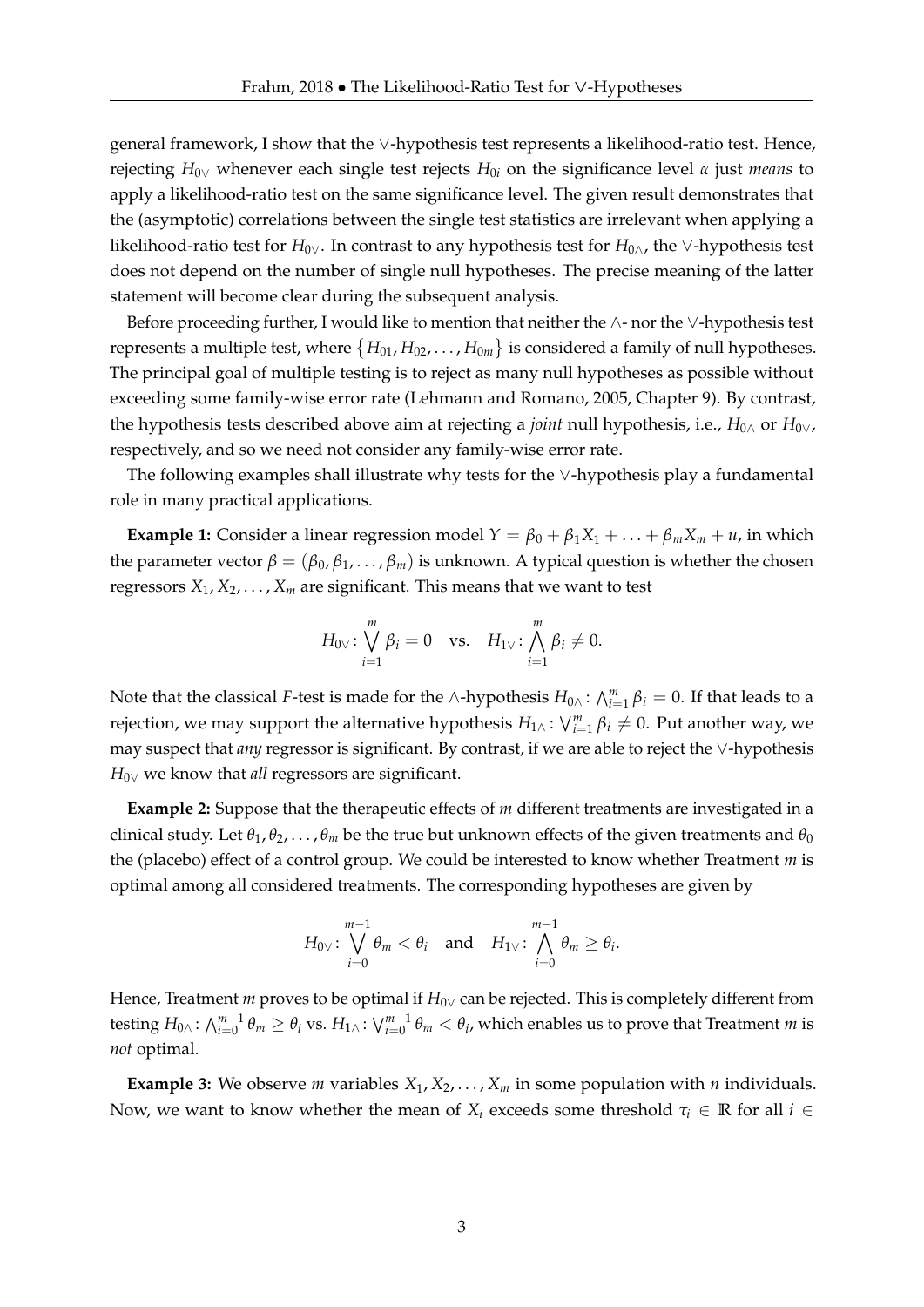$\{1, 2, \ldots, m\}$ . That is, we aim at testing

$$
H_{0\vee} \colon \bigvee_{i=1}^{m} \mathbf{E}(X_i) \leq \tau_i \quad \text{vs.} \quad H_{1\vee} \colon \bigwedge_{i=1}^{m} \mathbf{E}(X_i) > \tau_i.
$$

The given examples are by far not exhaustive and the reader can find many other situations in which a ∨-hypothesis occurs.

## **2. General Framework**

Let  $(\Omega, \mathcal{F})$  be a sample space that is equipped with an indexed probability measure  $\mathbb{P}_{\theta}$ , where *θ* ∈ Θ ⊆ **R***<sup>d</sup>* represents an unknown parameter vector and Θ is an open subset of **R***<sup>d</sup>* . Further, let  $\mathcal{X}_n = [X_1 \ X_2 \ \cdots \ X_n]$  be any sample of random quantities that are measurable on  $(\Omega, \mathcal{F})$ . For a sufficiently large sample size *n*, there shall exist a measurable test statistic  $\theta_n: \mathcal{X}_n \mapsto \mathbb{R}^d$ such that √

$$
\sqrt{n}(\theta_n-\theta) \rightsquigarrow \mathcal{N}_d(\mathbf{0},\Omega).
$$

Here " $\sim$ " denotes convergence in distribution, 0 is a *d*-dimensional vector of zeros,<sup>1</sup> and the asymptotic covariance matrix  $\Omega \in \mathbb{R}^{d \times d}$  is supposed to be positive definite.

The random quantities  $X_1, X_2, \ldots, X_n$  may dependent on each other. Nonetheless, in many applications the weak convergence property of  $\sqrt{n}(\theta_n - \theta)$  follows from the Central Limit applications the weak convergence property of  $\sqrt{n}(\theta_n - \theta)$  follows from the Central Limit Theorem, which can be guaranteed under mild regularity conditions such as ergodicity and strong mixing (Bradley, 2005, Hayashi, 2000, Chapter 2 and 6). Alternatively, we could consider √  $\overline{n}\left(\theta_{n}-\theta\right)$  an asymptotically sufficient statistic in the context of local asymptotic normality (Le Cam, 1986, van der Vaart, 2002).

Our ∨-hypothesis reads

$$
H_{0\vee} \colon \left(\bigvee_{i=1}^{l} w_{i} \theta = \theta_{0i}\right) \vee \left(\bigvee_{i=l+1}^{m} w_{i} \theta \leq \theta_{0i}\right)
$$

with  $0 \leq l \leq m$  and  $m > 1$ . Here,  $w_i := [w_{i1} w_{i2} \cdots w_{id}]$  is any row vector of real numbers and  $\theta_{0i}\in\mathbb{R}$  for  $i=1,2,\ldots,m.$  The ∨-hypothesis can be understood, equivalently, as a subset of  $\mathbb{R}^d$ ,  $\text{viz. } H_{0}$ ∨ =  $\bigcup_{i=1}^{m} H_{0i}$  with

- $\bullet$   $H_{0i} = \left\{\theta \in \mathbb{R}^d \colon w_i \theta = \theta_{0i}\right\}$  for  $i = 1, 2, \ldots, l$  and
- $H_{0i} = \{ \theta \in \mathbb{R}^d : w_i \theta \le \theta_{0i} \}$  for  $i = l + 1, l + 2, ..., m$ .

In this case, each single null hypothesis,  $H_{0i}$ , represents either an affine hyperplane or an affine half-space in  $\mathbb{R}^d.$  I assume that  $\Theta \cap H_{0\vee} \neq \varnothing$  in order to avoid any triviality.

Define the quantities  $W := [w_{ij}] \in \mathbb{R}^{m \times d}$  and  $\theta_0 := (\theta_{01}, \theta_{02}, \dots, \theta_{0m}) \in \mathbb{R}^m$ , where  $\theta_0$ represents a *column* vector in  $\mathbb{R}^m$ , so that the weak convergence property of  $\sqrt{n} (\theta_n - \theta)$  reduces

<sup>&</sup>lt;sup>1</sup>Throughout this work, the number of dimensions of  $0$  shall always be clear from the context.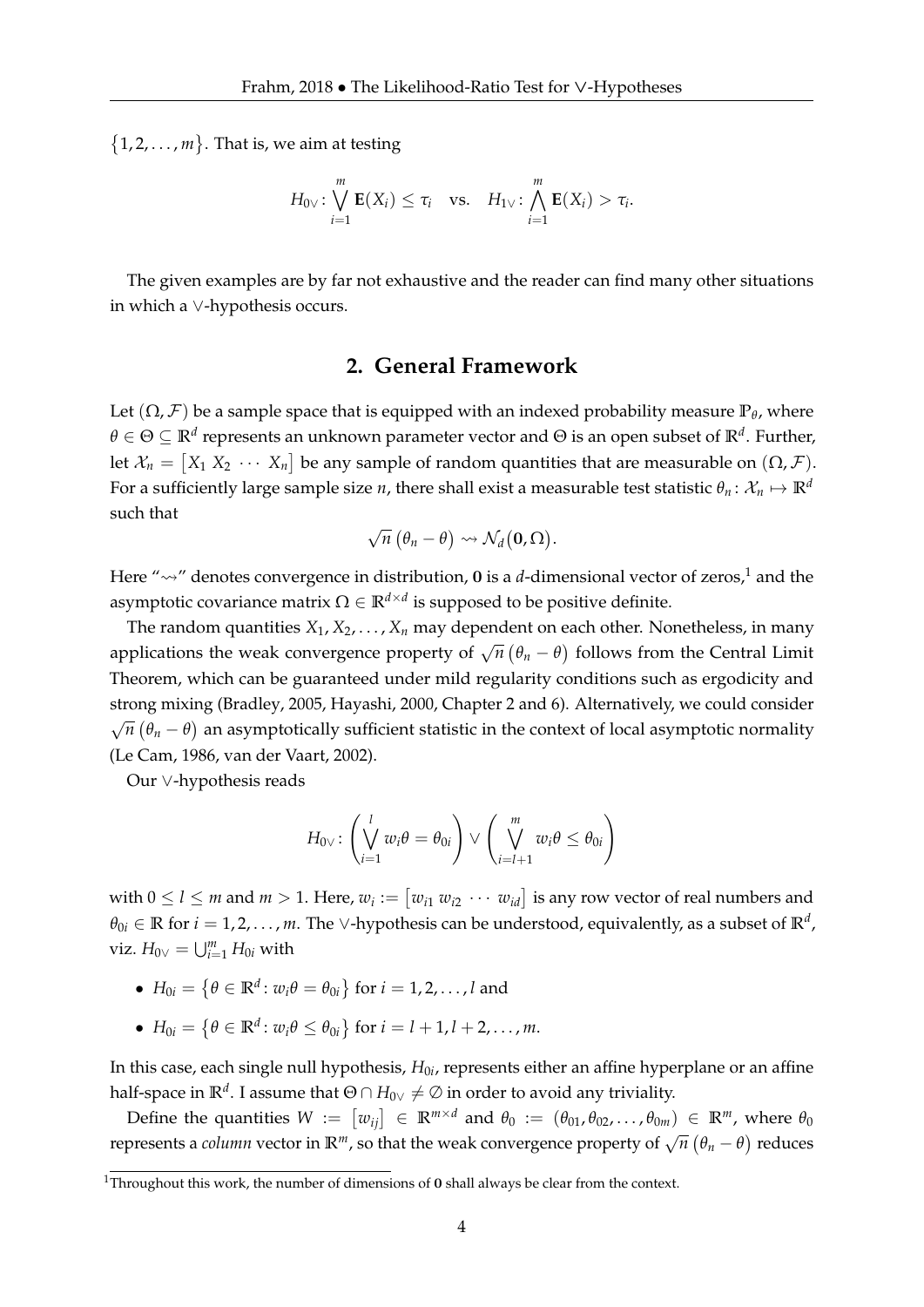to

$$
\sqrt{n} \left( \mu_n - \mu \right) \rightsquigarrow \mathcal{N}_m \left( \mathbf{0}, \Sigma \right) \tag{1}
$$

with  $\mu_n := W\theta_n - \theta_0$ ,  $\mu := W\theta - \theta_0$ , and  $\Sigma := W\Omega W'$ . I suppose that the asymptotic covariance matrix  $\Sigma \in \mathbb{R}^{m \times m}$  is positive definite, which implies that  $m \leq d$  and that the row vectors of *W* are linearly independent.

After the re-parameterization the parameter set turns into  $P := W\Theta - \theta_0$ , which is an open subset of **R***m*. Moreover, the ∨-hypothesis can be reformulated in a more convenient way as

$$
H_{0\vee}:\left(\bigvee_{i=1}^{l}\mu_{i}=0\right)\vee\left(\bigvee_{i=l+1}^{m}\mu_{i}\leq 0\right),\right
$$

where  $\mu_i$  denotes the *i*th component of  $\mu$ . Alternatively, we can interpret the ∨-hypothesis in the topological sense as  $H_{0\vee} = \bigcup_{i=1}^m H_{0i}$  with  $H_{0i} = \{ \mu \in \mathbb{R}^m : \mu_i = 0 \}$  for  $i = 1, 2, \ldots, l$  and  $H_{0i} = \left\{ \mu \in \mathbb{R}^m \colon \mu_i \leq 0 \right\}$  for  $i = l + 1, l + 2, \ldots, m.$   $^2$  However, the reader should distinguish between  $\mu_n$  and  $\mu_i.$  The former represents an  $m$ -dimensional estimator for  $\mu$ , whereas the latter is a real number. In most practical applications *n* is greater than *m* and thus no confusion arises.

The main conclusions of this work do not change if we substitute any single null hypothesis  $H_{0i}$ :  $\mu_i \leq 0$  with  $H'_{0i}$ :  $\mu_i < 0$  and so I will ignore strict inequalities without loss of generality. I say that *H*0<sup>∨</sup> is homogeneous if and only if *all* single null hypotheses are either one-sided or two-sided. Put another way, *H*0<sup>∨</sup> is heterogenous if and only if 0 < *l* < *m*. The ∨-hypotheses given by the three examples in the introduction are homogeneous. It seems to me that this is the typical case in most practical applications and, at the end of this work, the reader will see that the heterogeneous case is a little bit more intricate than the homogeneous one.

### **3. Main Results**

Consider the matrix decomposition  $\Sigma = \sigma \rho \sigma$ , where  $\sigma$  is an  $m \times m$  diagonal matrix and  $\rho > 0$  is an  $m \times m$  correlation matrix. Since  $\Sigma$  is positive definite both  $\sigma$  and  $\rho$  must be positive definite, too. Let  $\|\cdot\|$  be the Euclidean norm and  $\|\cdot\|_{\Sigma}$  the Mahalanobis norm with respect to Σ, i.e.,  $||x||^2 = x'x$  and  $||x||^2_{\Sigma} = x'\Sigma^{-1}x$  for each  $x \in \mathbb{R}^m$ . The corresponding distance between some point  $x \in \mathbb{R}^m$  and any nonempty subset S of  $\mathbb{R}^m$  is defined as

$$
||x - S|| := \inf_{y \in S} ||x - y||
$$
 and  $||x - S||_{\Sigma} := \inf_{y \in S} ||x - y||_{\Sigma}$ ,

respectively. It is clear that  $||x - S|| = ||x - S||_{\Sigma} = 0$  whenever  $x \in S$ . A subset  $C \subseteq \mathbb{R}^m$  is said to be a (pointed) cone if and only if  $z \in C \Rightarrow \gamma z \in C$  for all  $\gamma \geq 0$ .

It holds that  $\mathcal{P}_0 := \mathcal{P} \cap H_{0\vee} \neq \emptyset$  and I make the modest assumption that  $\mu_n \in \mathcal{P}.^3$  The

 ${}^{2}$ For notational convenience, but also because the re-parameterization does not alter the null hypotheses in the logical sense, I refrain from choosing different symbols for *H*0∨, *H*01, *H*02, . . . , *H*0*<sup>m</sup>* before and after the re-parameterization.  $3$ Any assertion about some random quantity is meant to be true  $\mathbb{P}_{\theta}$ -almost surely unless otherwise stated. Hence, the statement " $\mu_n \in \mathcal{P}$ " means that  $\mathbb{P}_{\theta}(\mu_n \in \mathcal{P}) = 1$ .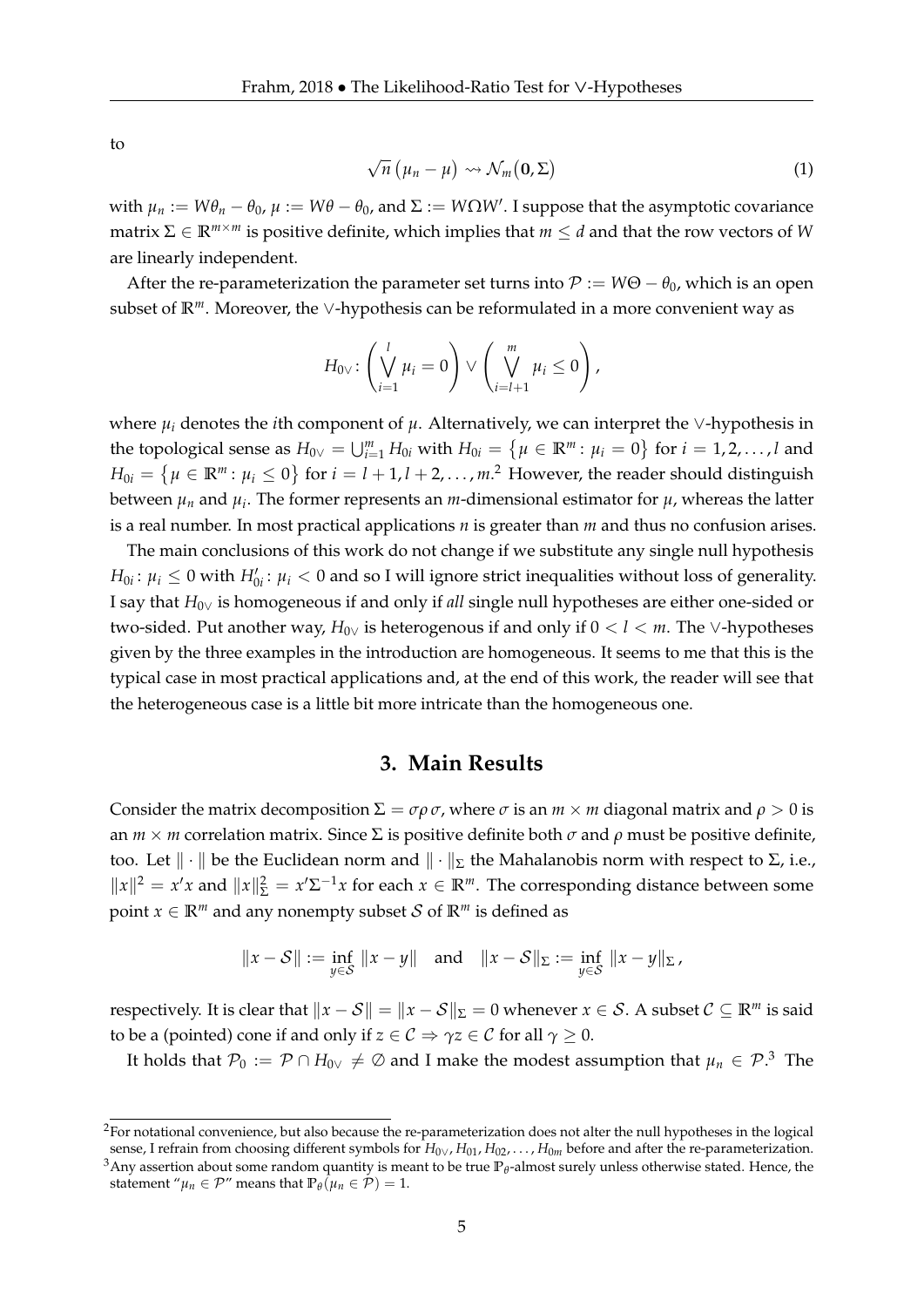log-likelihood ratio (see, e.g., van der Vaart, 1998, p. 228) of our experiment is given by

$$
\Lambda_n := 2 \log \frac{\sup_{y \in \mathcal{P}} \exp \left[-\frac{1}{2} (\mu_n - y)'(\Sigma/n)^{-1} (\mu_n - y)\right]}{\sup_{y \in \mathcal{P}_0} \exp \left[-\frac{1}{2} (\mu_n - y)'(\Sigma/n)^{-1} (\mu_n - y)\right]}
$$
  
= 
$$
\inf_{y \in \mathcal{P}_0} n (\mu_n - y)' \Sigma^{-1} (\mu_n - y) = n ||\mu_n - \mathcal{P}_0||_{\Sigma}^2.
$$

Note that  $\Lambda_n$  and  $\Lambda_{0n}:=n\|\mu_n-H_{0\vee}\|_{\Sigma}^2$  are asymptotically equivalent, i.e.,  $|\Lambda_n-\Lambda_{0n}|\stackrel{\mathbb{P}}{\to} 0$ , whenever  $\mu \in \mathcal{P}_0$ . In fact, since  $\mathcal P$  is an open subset of  $\mathbb R^m$  and  $\mu_n \stackrel{p}{\to} \mu$ , we always can find an open ball in P around  $\mu$  with radius  $\varepsilon > 0$  such that the event  $\|\mu_n - \mu\| < \varepsilon$  occurs with any arbitrarily high probability if the number of observations, *n*, is sufficiently large. Moreover, if the ∨-hypothesis is true we even can make *ε* small enough such that  $Λ_{0n} = Λ_n$  whenever  $\|\mu_n - \mu\| < \varepsilon$ . Put another way, the restriction imposed by P is asymptotically negligible and so we may focus on  $\Lambda_{0n}$  in order to derive the asymptotic distribution of  $\Lambda_n$ .

A subset  $S \subset \mathbb{R}^m$  that is obtained by setting precisely  $k \in \{1, 2, \ldots, m\}$  dimensions of  $\mathbb{R}^m$  to zero is said to be an  $(m - k)$ -dimensional canonical subspace of  $\mathbb{R}^m$ . In the case of  $k = 1$ , i.e., if we eliminate only one dimension of **R***m*, the canonical subspace represents a (linear) hyperplane in **R***m*. This will be referred to as a canonical hyperplane in **R***m*. Consider the decompositions  $x = (x_1, x_2)$  and

$$
\Sigma = \begin{bmatrix} \Sigma_{11} & \Sigma_{12} \\ \Sigma_{21} & \Sigma_{22} \end{bmatrix},
$$

where  $x_1 \in \mathbb{R}^k$  and  $\Sigma_{11} \in \mathbb{R}^{k \times k}$  belong to the zero dimensions of S. If S is a canonical hyperplane we have that  $\Sigma_{11} \equiv \sigma_1^2$ .

The following proposition will serve as a basic result in the subsequent analysis. It implies that the Mahalanobis distance of any point  $x \in \mathbb{R}^m$  with respect to a canonical hyperplane does not depend on the correlation matrix  $ρ$  that is implied by Σ.

**Proposition 1.** *If* S *is an*  $(m - k)$ *-dimensional canonical subspace of*  $\mathbb{R}^m$  *then* 

$$
||x - S||_{\Sigma} = ||x_1||_{\Sigma_{11}}
$$

 $f$ or all  $x\in\mathbb{R}^m$  , where  $x_1\in\mathbb{R}^k$  and  $\Sigma_{11}\in\mathbb{R}^{k\times k}$  belong to the zero dimensions of  $\mathcal S.$  In particular, if  $\mathcal S$  is *a* canonical hyperplane in  $\mathbb{R}^m$  it holds that  $||x - S||_{\Sigma} = |x_1| / \sigma_1$ .

*Proof.* Note that

$$
||x - S||_{\Sigma}^{2} = \inf_{y \in S} (x - y)^{\prime} \Sigma^{-1} (x - y).
$$

Finding the infimum represents a convex minimization problem and, since  $\Sigma$  is positive definite, the solution is unique. The Lagrangian reads

$$
L(x,\lambda) = (x-y)^{\prime} \Sigma^{-1} (x-y) + \sum_{i=1}^{k} \lambda_i \mathbf{e}_i^{\prime} y
$$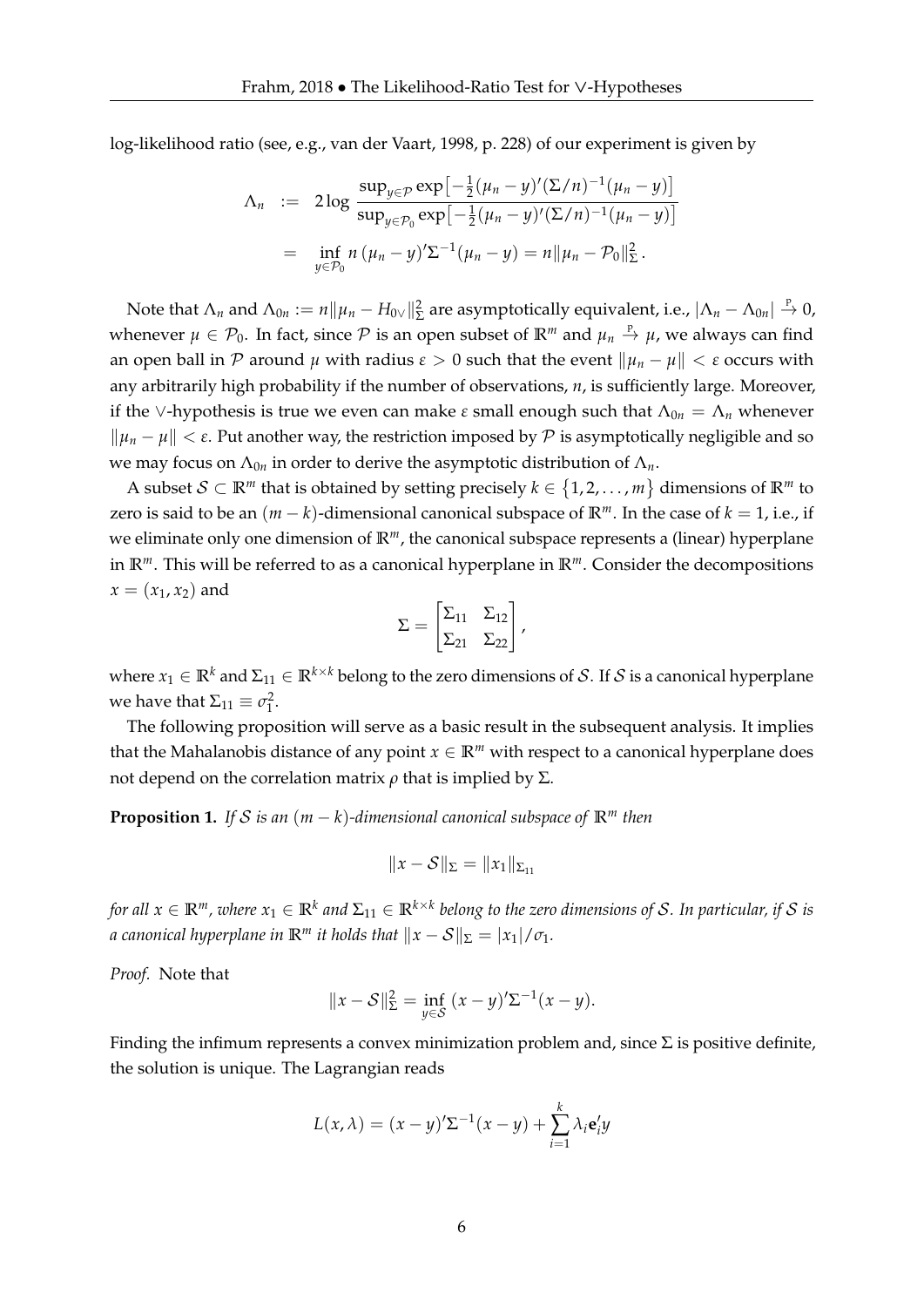

Figure 1: Mahalanobis distance of a point  $x \in \mathbb{R}^2$  to the vertical line  $\mathcal{S}.$ 

with  $\lambda = (\lambda_1, \lambda_2, \dots, \lambda_k)$  and its partial derivative with respect to *x* is

$$
-2\Sigma^{-1}(x-y)+\sum_{i=1}^k\lambda_i\mathbf{e}_i=-2\Sigma^{-1}(x-y)+\begin{bmatrix}\mathbf{I}\\ \mathbf{0}\end{bmatrix}\lambda,
$$

where **I** denotes the *k* × *k* identity matrix and **0** is an  $(m - k) \times k$  matrix of zeros. It follows that

$$
y = x - \frac{1}{2} \sum \begin{bmatrix} 1 \\ 0 \end{bmatrix} \lambda = x - \frac{1}{2} \begin{bmatrix} \sum_{11} \\ \sum_{21} \end{bmatrix} \lambda
$$

and from  $x_1 - \frac{1}{2} \Sigma_{11} \lambda = 0$  we conclude that  $\lambda = 2\Sigma_{11}^{-1} x_1$ . Hence, we obtain  $y_2 = x_2 - \Sigma_{21} \Sigma_{11}^{-1} x_1$ and thus

$$
x - y = \begin{bmatrix} \mathbf{I} \\ \Sigma_{21} \Sigma_{11}^{-1} \end{bmatrix} x_1.
$$

Moreover, it is well-known that

$$
\Sigma^{-1} = \begin{bmatrix} B_{11} & B_{12} \\ B_{21} & B_{22} \end{bmatrix}
$$

with  $B_{11} = \sum_{11}^{-1} + \sum_{11}^{-1} \sum_{12} B_{22} \sum_{21} \sum_{11}^{-1}$ ,  $B_{12} = -\sum_{11}^{-1} \sum_{12} B_{22}$ , and  $B_{21} = -B_{22} \sum_{21} \sum_{11}^{-1}$ . This means that

$$
\Sigma^{-1}(x-y) = \begin{bmatrix} \Sigma_{11}^{-1} \\ \mathbf{0} \end{bmatrix} x_1
$$

and thus  $(x - y)'\Sigma^{-1}(x - y) = x'_1\Sigma^{-1}_{11}x_1$ . We conclude that

$$
||x - S||_{\Sigma} = \sqrt{(x - y)^{\prime} \Sigma^{-1} (x - y)} = \sqrt{x_1^{\prime} \Sigma_{11}^{-1} x_1} = ||x_1||_{\Sigma_{11}}.
$$

The rest of the proof is trivial.

Proposition 1 is illustrated in Figure 1, where we can see that the Mahalanobis distance of  $x \in \mathbb{R}^2$  to the vertical line equals  $|x_1|.$  Here, without loss of generality, the Mahalanobis norm refers to the correlation matrix *ρ* rather than the covariance matrix Σ.

The next proposition represents the key observation of this work. It will be used later on in

 $\Box$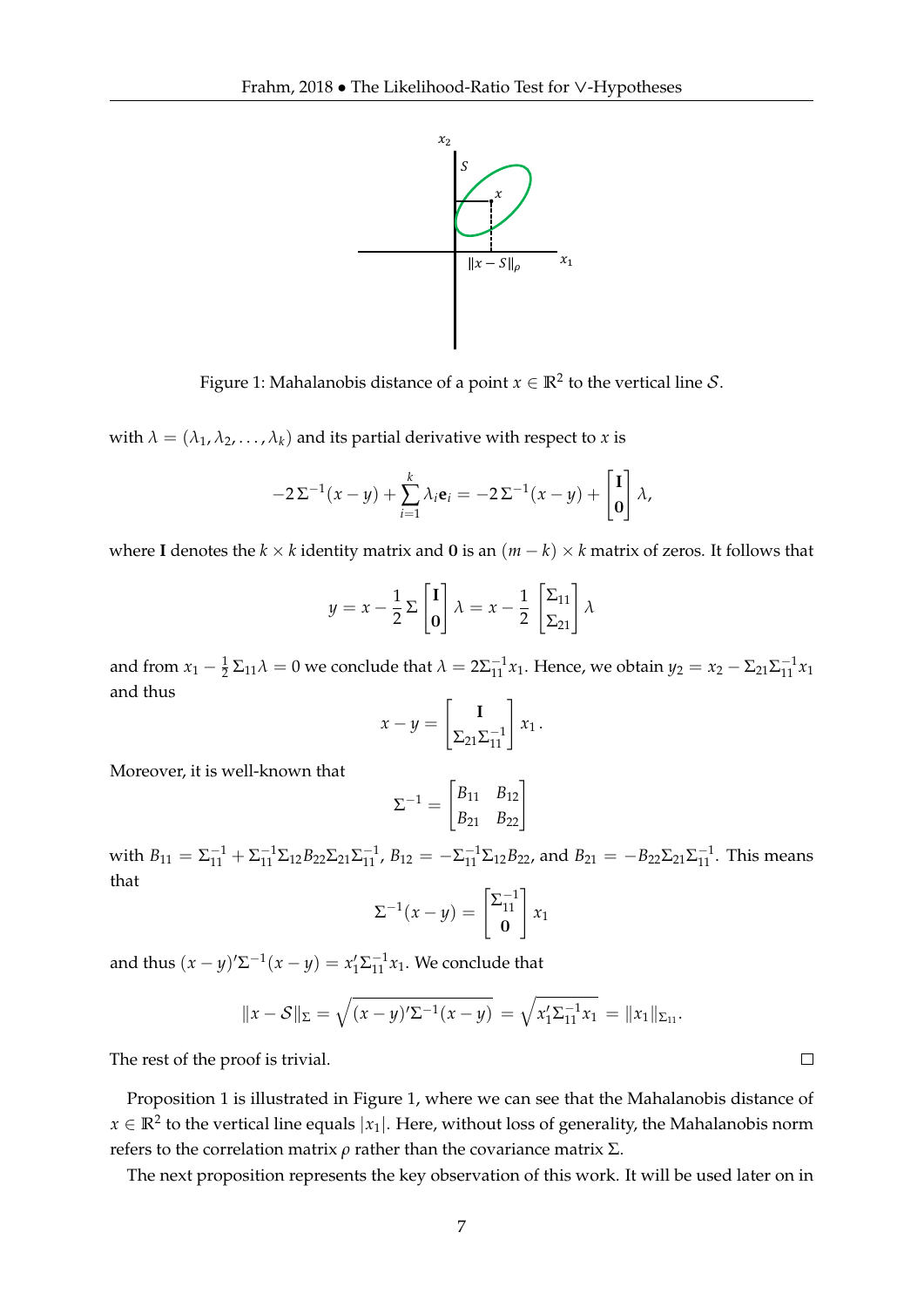

Figure 2: Cones in  $\mathbb{R}^2$  satisfying the condition of Proposition 2.

order to derive the asymptotic distribution of Λ*n*.

**Proposition 2.** If  $C \subset \mathbb{R}^m$  is a cone such that  $||z - C|| = \bigwedge_{i=1}^m |z_i|$  for all  $z = (z_1, z_2, \dots, z_m) \in \mathbb{R}^m \setminus C$ *then we have that*

$$
||x - C||_{\Sigma} = \bigwedge_{i=1}^{m} \frac{|x_i|}{\sigma_i}
$$

*for all*  $x = (x_1, x_2, \dots, x_m) \in \mathbb{R}^m \setminus C$  *but*  $||x - C||_{\Sigma} = 0$  *for all*  $x \in C$ *.* 

*Proof.* Note that

$$
||x - C||_{\Sigma}^{2} = \inf_{y \in C} (x - y)^{\prime} \Sigma^{-1} (x - y)
$$

and so we obtain  $\|x - C\|_{\Sigma} = 0$  in the case of  $x \in C$ . Recall that  $\Sigma$  is positive definite. Hence, if *x* does not belong to  $C$  the infimum must be attained on the boundary of  $C$ . Due to the property of C that is expressed by the proposition, this can be found on a canonical hyperplane of  $\mathbb{R}^m$ . Thus, it can be determined by setting, successively, each component of *y* to zero and minimizing the quadratic form with respect to the other components of *y*. The desired infimum corresponds to the smallest value of the quadratic forms that have been obtained for every canonical hyperplane. Consider, without loss of generality, the partitions

$$
x = \begin{bmatrix} x_1 \\ x_2 \end{bmatrix}, \quad y = \begin{bmatrix} y_1 \\ y_2 \end{bmatrix}, \quad \Sigma = \begin{bmatrix} \Sigma_{11} & \Sigma_{12} \\ \Sigma_{21} & \Sigma_{22} \end{bmatrix},
$$

where  $x_1$  denotes the first component of  $x$ ,  $y_1$  is the first component of  $y$ , and  $\Sigma_{11} \equiv \sigma_1^2$  symbolizes the upper left element of Σ. From Proposition 1 we know that  $||x - S||_{\Sigma} = |x_1| / \sigma_1$  and so we conclude that

$$
||x - C||_{\Sigma} = \bigwedge_{i=1}^{m} \frac{|x_i|}{\sigma_i}
$$

for all  $x \in \mathbb{R}^m \setminus C$ .

Figure 2 illustrates some cones in  $\mathbb{R}^2$  that satisfy the condition of Proposition 2.<sup>4</sup> In particular,

 $\Box$ 

<sup>&</sup>lt;sup>4</sup>A typical counterexample is any canonical hyperplane or half-space in  $\mathbb{R}^m$  with  $m > 1$ .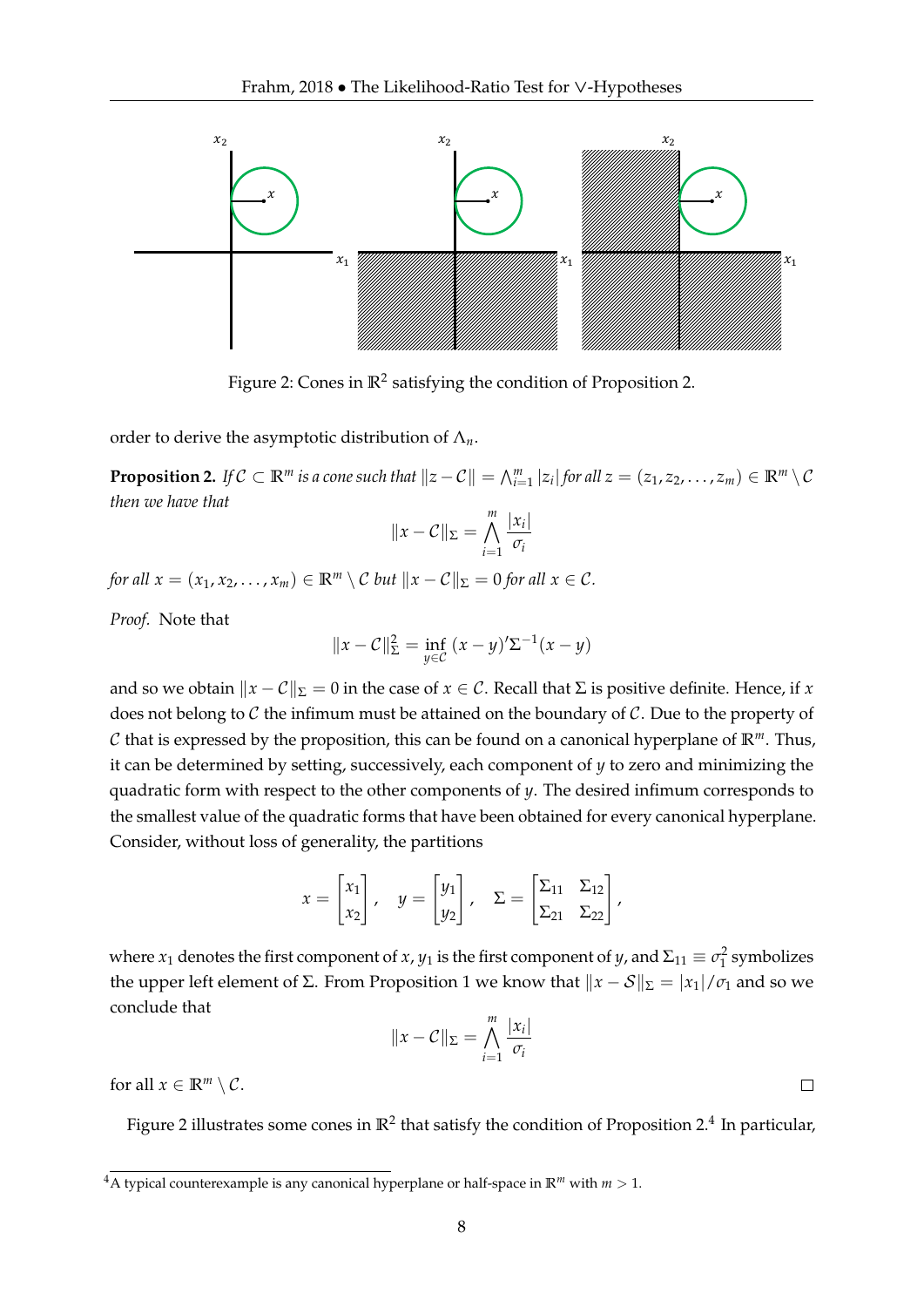the set *H*0<sup>∨</sup> represents a cone in **R***<sup>m</sup>* that satisfies the given condition. Thus, we have that

$$
\Lambda_{0n} = n \|\mu_n - H_{0\vee}\|_{\Sigma}^2 = \mathbf{1}_{\mu_n \notin H_{0\vee}} \left( \bigwedge_{i=1}^m \frac{|\mu_{in}|}{\sigma_i / \sqrt{n}} \right)^2.
$$

The quintessence is that we may ignore the asymptotic correlation matrix of  $\sqrt{n}$   $(\mu_n - \mu)$ , i.e.,  $ρ$ , when calculating  $Λ_{0n}$ . The likelihood-ratio test rejects  $H_{0\vee}$  if  $Λ_n$  exceeds a critical threshold  $τ<sup>2</sup> > 0$ . We already know that  $Λ<sub>n</sub>$  and  $Λ<sub>0n</sub>$  are asymptotically equivalent. Hence, in our context, this (essentially) means that  $\Lambda_{0n} > \tau^2$ , i.e., that *each*  $\sqrt{n} |\mu_{in}| / \sigma_i$  exceeds  $\tau$  provided  $\mu_n \notin H_{0} \vee$ .

Although we need not take  $\rho$  into account when calculating  $\Lambda_{0n}$ , its asymptotic distribution may well depend on the asymptotic correlation matrix of  $\sqrt{n}$  ( $\mu_n - \mu$ ). The set  $H_{0\nu}$  is Chernoff regular and so we have that  $\sqrt{n}$  ( $H_{0\nu} - \mu$ )  $\rightarrow T_0(\mu)$ , where the convergence takes place in the Painlevé-Kuratowski sense (Geyer, 1994). The limit of  $\sqrt{n}$  ( $H_{0\nu} - \mu$ ), i.e.,  $\mathcal{T}_0(\mu)$ , represents the tangent cone of *H*<sub>0∨</sub> at *µ* and, since *P* is open, it holds that  $\sqrt{n}$  (*P*<sub>0</sub> − *µ*) → *T*<sub>0</sub>(*µ*). I make the following implicit assumption, which is hopefully satisfied in most practical applications:

$$
\left\|\sqrt{n}\left(\mu_n-\mu\right)-\sqrt{n}\left(H_{0\vee}-\mu\right)\right\|_{\Sigma}^2=\left\|\sqrt{n}\left(\mu_n-\mu\right)-\mathcal{T}_0(\mu)\right\|_{\Sigma}^2+o_{\mathrm{P}}(1).
$$

The following theorem provides the asymptotic distribution of  $\Lambda_{0n}$  and thus of  $\Lambda_n$ . **Theorem 1.**  $\Lambda_{0n}$ ,  $\Lambda_n \rightsquigarrow \|\mathcal{N}_m(\mathbf{0}, \rho) - \mathcal{T}_0(\mu)\|$ 2 *ρ Proof.* Note that

$$
\begin{array}{rcl}\n\Lambda_{0n} & = & \inf_{y \in H_{0\nu}} n \left( \mu_n - y \right)^{\prime} \Sigma^{-1} (\mu_n - y) \\
& = & \inf_{y \in H_{0\nu}} \left[ \sqrt{n} \left( \mu_n - \mu \right) - \sqrt{n} \left( y - \mu \right) \right]^{\prime} \Sigma^{-1} \left[ \sqrt{n} \left( \mu_n - \mu \right) - \sqrt{n} \left( y - \mu \right) \right] \\
& = & \|\sqrt{n} \left( \mu_n - \mu \right) - \sqrt{n} \left( H_{0\nu} - \mu \right) \|^2_{\Sigma} = \|\sqrt{n} \left( \mu_n - \mu \right) - \mathcal{T}_0(\mu) \|^2_{\Sigma} + o_{\mathfrak{p}}(1) \\
& = & \|\sqrt{n} \sigma^{-1} (\mu_n - \mu) - \sigma^{-1} \mathcal{T}_0(\mu) \|^2_{\rho} + o_{\mathfrak{p}}(1)\n\end{array}
$$

with  $\sqrt{n} \sigma^{-1}(\mu_n - \mu) \rightsquigarrow \mathcal{N}_m(\mathbf{0}, \rho)$  and  $\sigma^{-1}\mathcal{T}_0(\mu) = \mathcal{T}_0(\mu)$ . Moreover, the distance  $||x - \mathcal{T}_0(\mu)||_\rho$ is continuous in *x* and so, from the Continuous Mapping Theorem and Slutsky's Theorem, we conclude that

$$
\Lambda_{0n} = \|\sqrt{n}\,\sigma^{-1}(\mu_n - \mu) - \mathcal{T}_0(\mu)\|_{\rho}^2 + o_{\mathrm{p}}(1) \rightsquigarrow \|\mathcal{N}_m(\mathbf{0}, \rho) - \mathcal{T}_0(\mu)\|_{\rho}^2.
$$

 $\Box$ 

Since  $\Lambda_n$  and  $\Lambda_{0n}$  are asymptotically equivalent, we obtain the same result for  $\Lambda_n$ .

It is worth emphasizing that the asymptotic results presented in this work do not change if we substitute *σ* with some estimator  $σ_n$  such that  $\sqrt{n} σ_n^{-1}(μ_n - μ) \rightsquigarrow \mathcal{N}_m(\mathbf{0}, \rho)$  and

$$
\left\|\sqrt{n}\,\sigma_n^{-1}(\mu_n-\mu)-\sqrt{n}\,\sigma_n^{-1}(H_{0\vee}-\mu)\right\|_{\rho}^2=\left\|\sqrt{n}\,\sigma_n^{-1}(\mu_n-\mu)-\mathcal{T}_0(\mu)\right\|_{\rho}^2+o_{\mathfrak{p}}(1).
$$

<sup>&</sup>lt;sup>5</sup>The symbol  $\mathbf{1}_{\{.\}}$  denotes the indicator function, i.e.,  $\mathbf{1}_A = 1$  if the assertion *A* is true and  $\mathbf{1}_A = 0$  otherwise.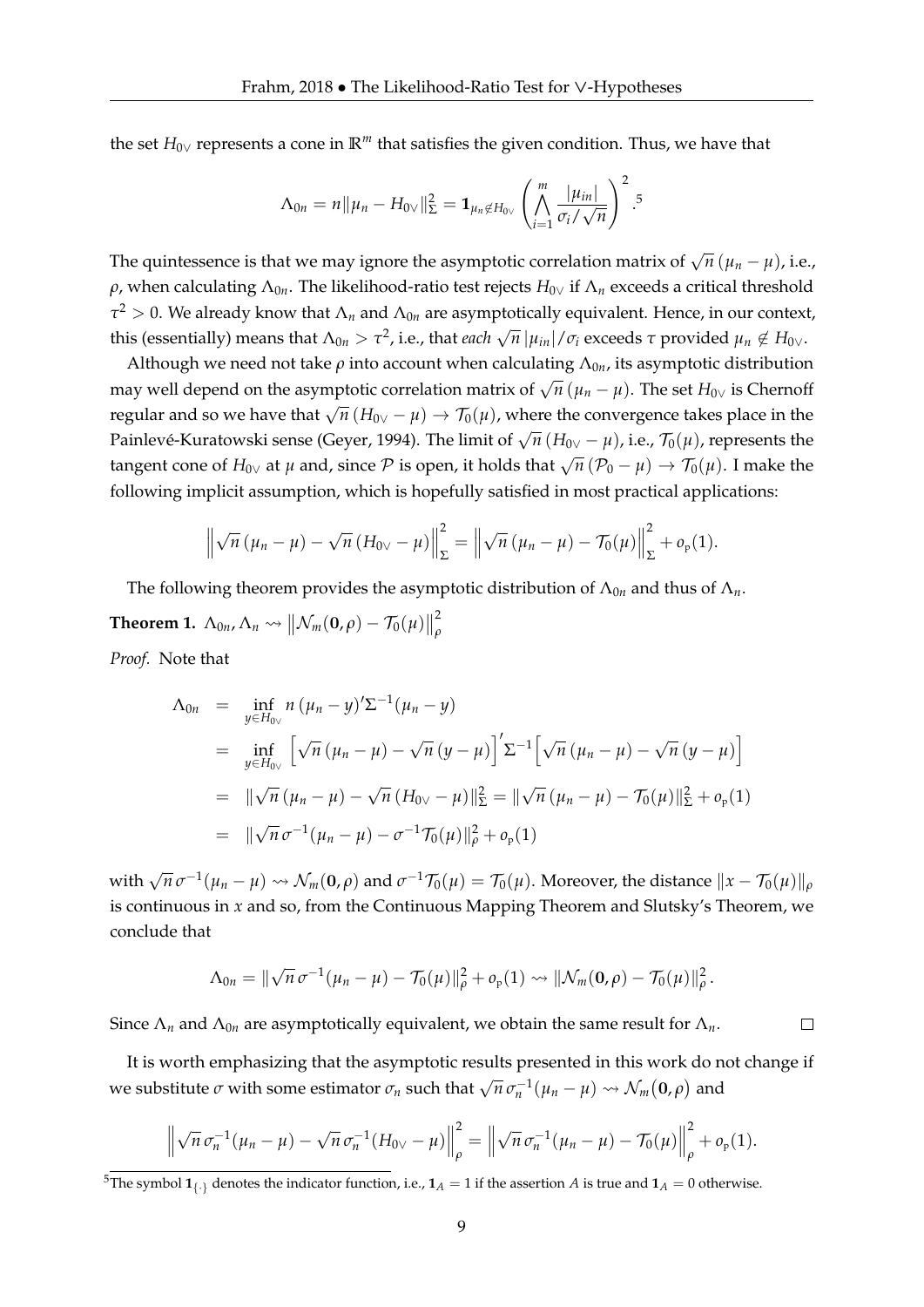The correlation matrix  $\rho$  need not be known at all.

Theorem 1 can be used in order to derive the critical threshold  $\tau^2$  for the likelihood-ratio test. For this purpose, I distinguish between the homogeneous and the heterogeneous case.

#### **3.1. The Homogeneous Case**

Now, let us come back to the ∨-hypothesis test, which is described in the introduction, and suppose that *H*<sub>0∨</sub> is homogeneous. Then the critical thresholds are identical, i.e., in the one-sided case  $(l = 0)$  we reject  $H_{0i}$  if and only if

$$
t_{in}:=\frac{\mu_{in}}{\sigma_i/\sqrt{n}}>z_\alpha,
$$

where  $z_\alpha$  denotes the  $(1 - \alpha)$ -quantile of the standard normal distribution, whereas in the twosided case (*l* = *m*) we reject  $H_{0i}$  if and only if  $|t_{in}| > z_{\alpha/2}$ . In any case, the ∨-hypothesis test rejects *H*0<sup>∨</sup> if and only if (the absolute value of) each single *t*-statistic exceeds the *same* critical threshold. Put another way,  $H_{0\vee}$  is rejected whenever

$$
\sqrt{\Lambda_n} \approx \sqrt{\Lambda_{0n}} = \mathbf{1}_{\mu_n \notin H_{0} \vee} \bigwedge_{i=1}^m |t_{in}| > \begin{cases} z_{\alpha}, & l=0\\ z_{\alpha/2}, & l=m \end{cases}
$$

.

We conclude that the ∨-hypothesis test represents a likelihood-ratio test with critical threshold  $\tau^2 = z_\alpha^2$  or  $\tau^2 = z_{\alpha/2}^2$ , respectively.

We already know that the hypothesis test obeys the significance level *α*. Nonetheless, the reader might ask whether it is possible to choose a smaller threshold in order to increase the power of the likelihood-ratio test without destroying the given significance level. This question can be answered by Theorem 1, which reveals the asymptotic distribution of  $\Lambda_{0n}$ . We can see that the worst case under the null hypothesis *H*0<sup>∨</sup> is any situation in which one and *only* one component of  $\mu$  equals zero, i.e., if  $\mathcal{T}_0(\mu)$  represents either a canonical hyperplane ( $l = m$ ) or a canonical half-space  $(l = 0)$  in  $\mathbb{R}^m$ . One can imagine that this is precisely the case in which the  $(1 - \alpha)$ -quantile of  $\|\mathcal{N}_m(\mathbf{0}, \rho) - \mathcal{T}_0(\mu)\|$ 2 *ρ* becomes maximal.

First of all assume that  $l = m$  and suppose, without loss of generality, that

$$
\mathcal{T}_0(\mu) = \Big\{ x = (x_1, x_2, \dots, x_m) \in \mathbb{R}^m \colon x_1 = 0 \Big\}.
$$

This means that only the first component of  $\mu$  is zero. Hence, the first single null hypothesis  $H_{01}$ is satisfied, but each other single null hypothesis is violated. From Proposition 1 we know that  $||x - T_0(\mu)||_\rho = |x_1|$ . Hence, since  $H_{01}$  is two-sided, we obtain

$$
||X - \mathcal{T}_0(\mu)||_\rho^2 \sim \chi_1^2
$$

with  $X \sim \mathcal{N}_m(\mathbf{0},\rho).$  Since we have that  $l=m$  the same conclusion can be made after setting any other component of  $\mu$  to zero and assuming that all other components are distinct from zero.

By contrast, if  $H_{01}$  is one-sided it follows that  $\|X-\mathcal{T}_0(\mu)\|^2_\rho$  is distributed like max $\{\zeta,0\}^2$  with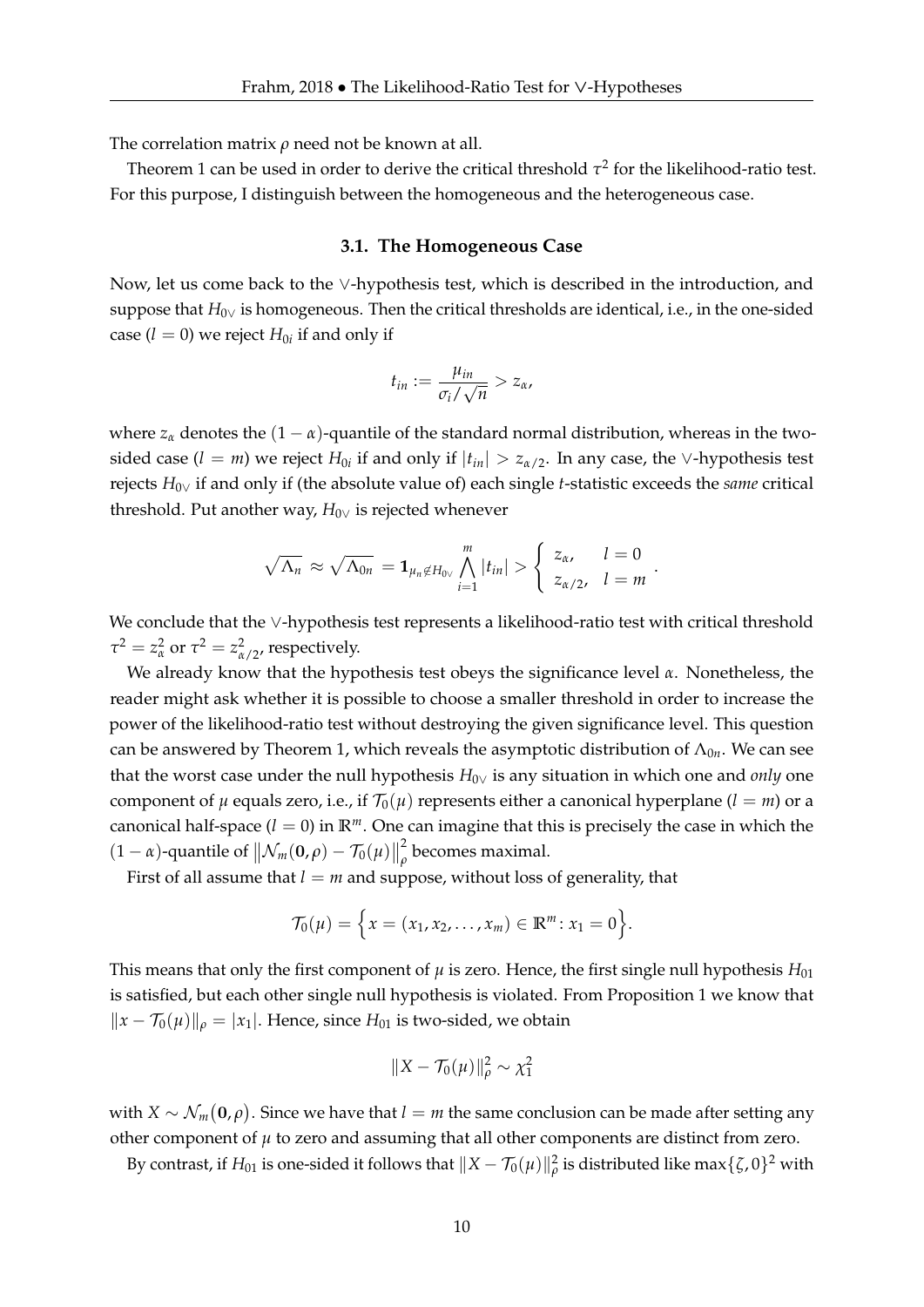$\zeta \sim \mathcal{N}(0, 1)$ . This is a standard result of likelihood theory. To the best of my knowledge it goes back to Chernoff (1954).<sup>6</sup> Note that  $F_{\chi_1^2}(z^2_{\alpha/2}) = 1 - \alpha$  and thus

$$
F_{\max\{\zeta,0\}^2}(z_\alpha^2) = 0.5 + 0.5 \underbrace{F_{\chi_1^2}(z_\alpha^2)}_{=1-2\alpha} = 1 - \alpha.
$$

Thus, in the case of  $l = 0$ , the best choice for  $\tau^2$  is  $z^2_{\alpha}$ , whereas for  $l = m$  we should choose  $\tau^2 = z_{\alpha/2}^2$ . This means that the ∨-hypothesis test, in fact, represents a likelihood-ratio test that has a Type-I error probability of *α* in the worst case. That is, given the significance level *α*, we cannot increase the power of the likelihood-ratio test by choosing a smaller threshold. Moreover, the ∨-hypothesis test inherits the asymptotic optimality properties of likelihood-ratio tests that are known from likelihood theory (see, e.g., van der Vaart, 1998, Chapter 15 and 16). In particular, if  $\mathcal{T}_0(\mu)$  represents a canonical hyperplane or half-space in  $\mathbb{R}^m$  then the likelihood-ratio test proves to be uniformly most powerful (van der Vaart, 1998, Proposition 15.2 and p. 236).

#### **3.2. The Heterogeneous Case**

The ∨-hypothesis test represents a proper likelihood-ratio test if *H*<sub>0∨</sub> is homogeneous, but this no longer holds true if *H*0<sup>∨</sup> is heterogenous. The problem is that the likelihood-ratio test does not distinguish between the one-sided and the two-sided single null hypotheses. If we want to conduct the (ordinary) likelihood-ratio test in the heterogenous case we must choose the larger threshold  $\tau^2 = z_{\alpha/2}^2$ . This threshold applies to each single *t*-statistic—irrespective of whether it refers to a one-sided or two-sided single null hypothesis.

By contrast, the ∨-hypothesis test provides a lower threshold to the one-sided single null hypotheses and so the likelihood-ratio test is more conservative. However, it can be improved by choosing a critical threshold that depends on  $\argmin_{i \in \{1,2,...,m\}} |t_{in}|$  whenever  $\mu_n \notin H_{0} \vee F$ . The resulting test is said to be a modified likelihood-ratio test. The principal idea goes like this:

- If  $\mathcal{T}_0(\mu)$  is a canonical hyperplane we have that  $t_{in} \to \infty$  for all  $i > l$  and so it cannot happen that arg min  $|t_{in}| > l$  provided the sample size, *n*, is large enough.
- By contrast, if  $\mathcal{T}_0(\mu)$  is a canonical half-space we have that  $|t_{in}| \to \infty$  for all  $i \leq l$  and thus it cannot happen that arg min  $|t_{in}| \leq l$ , given that we have enough observations.

It is clear that the likelihood-ratio test makes sense only if the sample size is sufficiently large but in this case arg min  $|t_{in}|$  provides us with important information: If arg min  $|t_{in}| > l$  we know that  $\mathcal{T}_0(\mu)$  cannot be a canonical hyperplane and if arg min  $|t_{in}| \leq l$  it cannot be a canonical half-space. Hence, the modified likelihood-ratio test rejects *H*0<sup>∨</sup> whenever

$$
\sqrt{\Lambda_{0n}} = \mathbf{1}_{\mu_n \notin H_{0} \vee} \bigwedge_{i=1}^m |t_{in}| > \begin{cases} z_\alpha, & \text{arg min } |t_{in}| > l \\ z_{\alpha/2}, & \text{arg min } |t_{in}| \leq l \end{cases}.
$$

 $6$ For similar results concerning the asymptotic distributions of log-likelihood ratios see, e.g., Self and Liang (1987).

 $^7$ If  $\mu_n\in H_{0\vee}$  we have that  $\Lambda_{0n}=0$  and then it is clear that  $H_{0\vee}$  cannot be rejected at all. Moreover, in the following I write "arg min |*tin*|" instead of arg min*i*∈{1,2,...,*m*} |*tin*| for notational convenience.